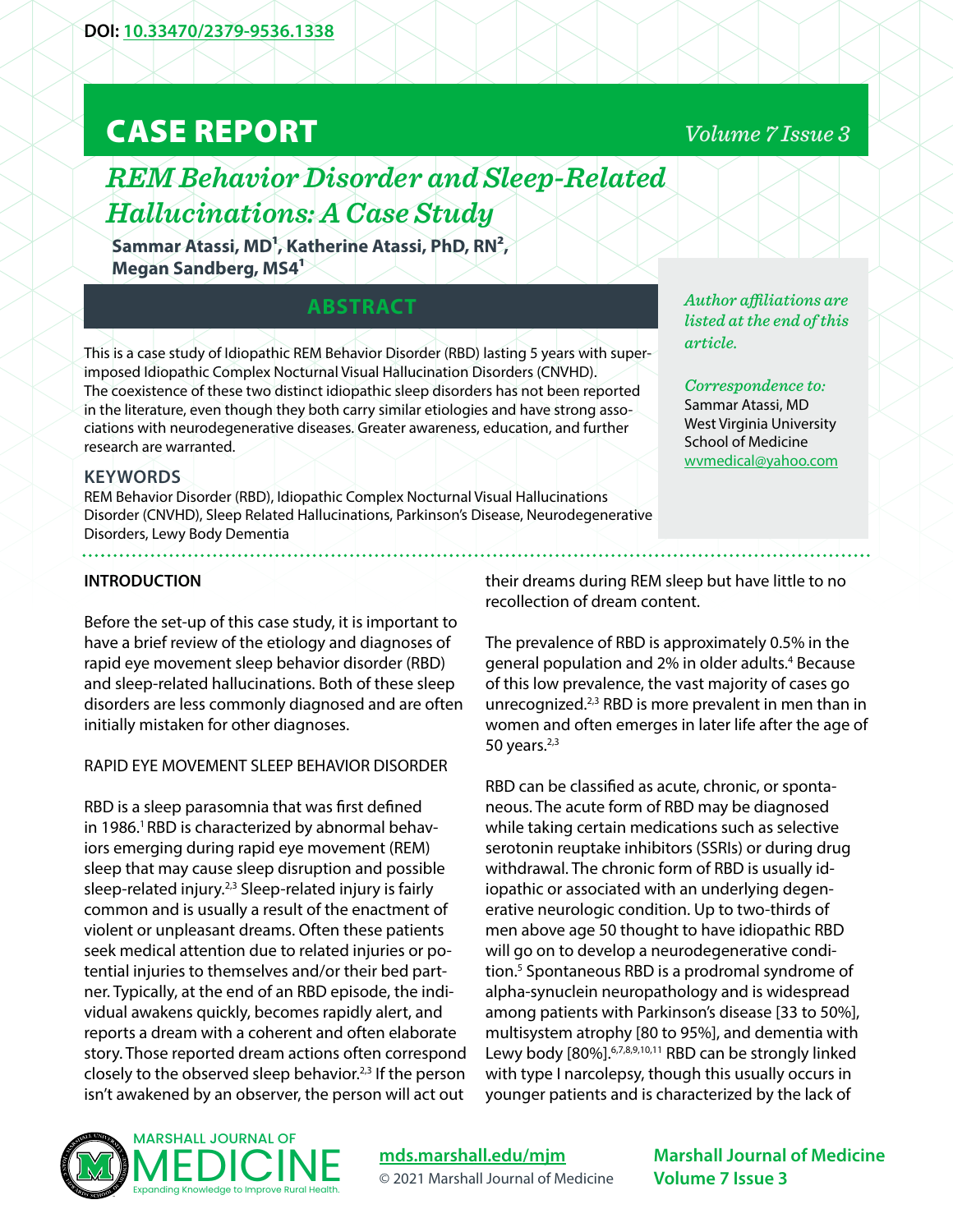sex predominance, less complex movements, and less violent behavior in REM sleep.<sup>2,3</sup>

The characteristic polysomnogram (PSG) finding includes the loss of normal rapid eye movement (REM), atonia or increased phasic electromyographic (EMG) activity during REM sleep, or both.<sup>12</sup> In addition, differential diagnoses should include sleepwalking, sleep terrors, obstructive sleep apnea, nocturnal seizures, rhythmic movement disorder, and sleep-related dissociative disorder.

#### SLEEP-RELATED HALLUCINATIONS

Hallucinations are defined as the perception of an object in the absence of an external stimulus and can be further delineated as visual, olfactory, gustatory, auditory, and tactile.<sup>2</sup>

Visual hallucinations have numerous etiologies including psychiatry, neurology, and ophthalmology, and they often initially trigger a request for psychiatry consultation.13 Differential diagnoses for visual hallucinations to consider include psychosis, schizophrenia/schizoaffective disorder, delirium, migraines, seizures, pedicular hallucinosis, Charles Bonnet Syndrome, and dementia with Lewy body.<sup>13</sup> Interestingly, visual hallucinations occur in more than 20% of patients with Lewy body dementia.

Sleep-related hallucinations (SRH) are a type of parasomnias that occur at sleep onset (hypnagogic) or upon awakening from sleep (hypnopompic).<sup>2</sup> Hypnagogic and hypnopompic hallucinations are common in narcolepsy but can also occur in a high percentage of the general population; they are more common in younger persons and occur more frequently in women than men.2

The second type of SRHs is the complex nocturnal visual hallucination disorder (CNVHD).<sup>2</sup> SRHs are predominantly visual but may include auditory or tactile phenomena; it is presumed most SRHs are due to dream ideation of REM sleep intruding to wakefulness.<sup>2</sup> CNVHs typically occur following a sudden awakening without recall of preceding dreams, and they usually take the form of complex, vivid, relatively immobile images of people or animals sometimes distorted in shape or size.<sup>2</sup> These hallucinations may remain present but usually disappear if ambient illumination is increased. Patients are clearly awake but often the initially perceived hallucinations are real and frightening.<sup>2</sup> CNVHDs are rare and commonly associated with neurological disorders (narcolepsy, Parkinson's disease, Lewy body dementia), visual disorders (Charles Bonnet syndrome), and medications (beta-blockers, dopaminergic agents).14 In addition, an important differential diagnosis to rule out is epileptic seizures.

#### **CASE STUDY**

The patient is a 67-year-old Caucasian male referred to the sleep center by his primary care physician due to visual hallucinations that occur during sleep and associated with restless sleep. About 10 years ago, the patient developed episodes of moaning and screaming during sleep. The patient's wife stopped sleeping in the same bed with him because of the frequency and restlessness. Then, about 5 years ago, the patient reported episodes of thrashing and acting out his dreams while asleep. The movement was so violent that the patient reported kicking and thrashing in bed and occasionally hitting the wall and recalled a "sore ankle" from hitting the wall. He denied ever falling out of bed. The patient described his own behavior as "aggressive" during sleep as well as reporting feeling restless and experiencing frequent arousals throughout the night.

Within the past year, the patient developed hallucinations during sleep. These hallucinations never occurred during the day or in the evening or upon falling asleep, but they usually occurred when he was awake at night due to restless sleep. These were visual hallucinations, never tactile or auditory, and usually involved seeing hooded/cloaked figures. These figures were faceless; occasionally, he saw images of animals as well. These images disappeared when he turned on the light or got out of bed to take a closer look. These hallucinations generally occurred once weekly over the past year. He was also referred for a psychiatric consultation due to these hallucinations. The patient has a history of depression, though he feels that his depression is stable with Zoloft 50 mg that he has taken for the past 15 years. In addition, the patient also has a history of hypertension and diabetes. His other medications include amlodipine, doxazosin, glimepiride, losartan, and tamsulosin. He denied any tremors or memory loss, daytime halluci-



**[mds.marshall.edu/mjm](https://mds.marshall.edu/mjm/)** © 2021 Marshall Journal of Medicine **Marshall Journal of Medicine Volume 7 Issue 3**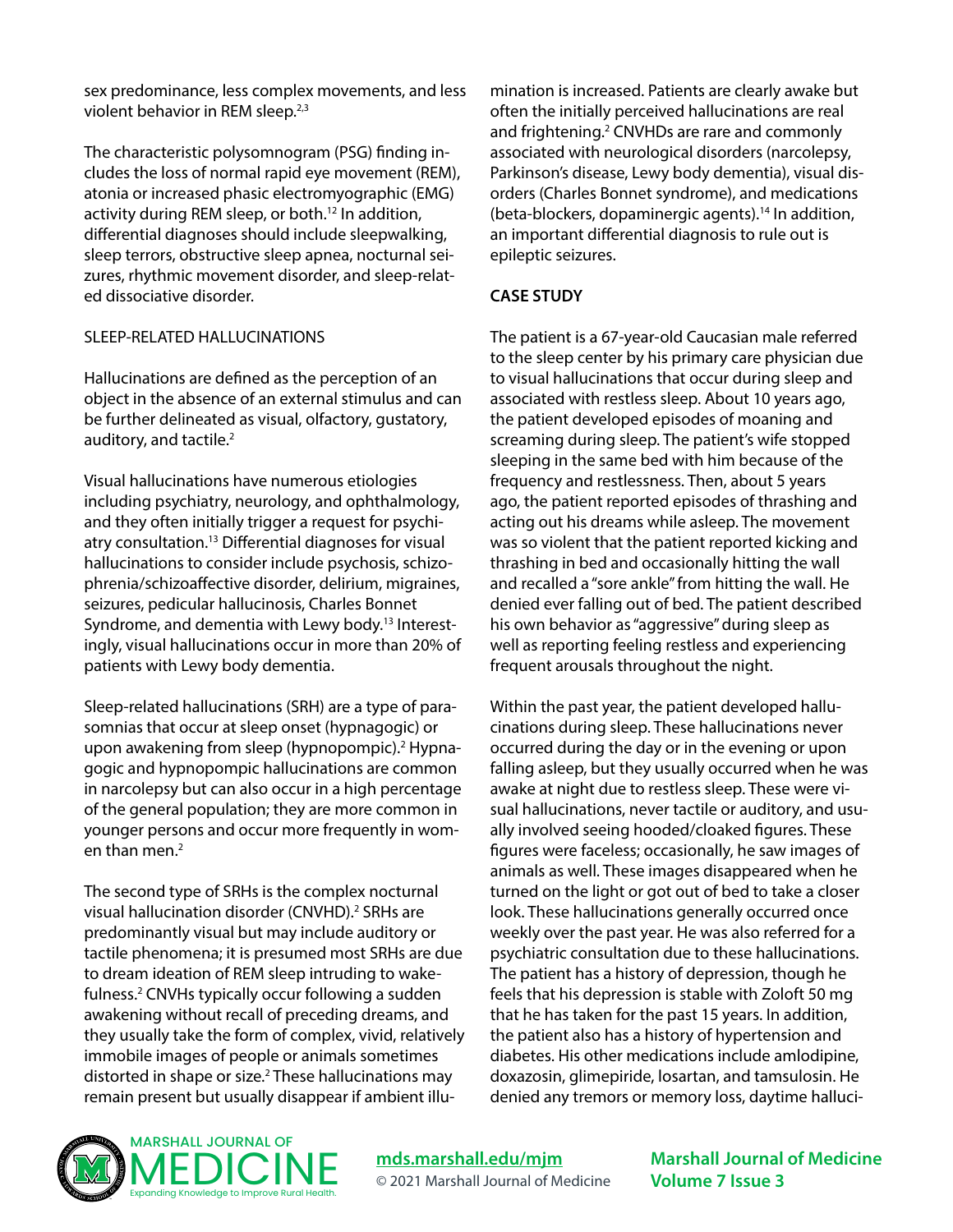nations, or delusions. His family history includes his father's Parkinson's disease, and depression in both parents. He has one sister with schizoaffective disorder and a son diagnosed with bipolar disorder.

His neurological exam was normal without evidence of extrapyramidal signs, and his psychological exam was also normal. He scored 26/30 on his Mini-Mental State Examination (MMSE) and a 7 on the Epworth Sleepiness Scale.

Nocturnal polysomnogram revealed poor sleep efficiency of 75% without evidence of obstructive sleep apnea or periodic limb movements, but he met the criteria for the diagnosis of RBD. Visual hallucinations were not reported during the sleep study.

#### **DISCUSSION**

This is a case of idiopathic RBD lasting 5 years with superimposed idiopathic CNVHD in a 67-year-old male in absence of an acute psychiatric disorder and neurodegenerative disease symptoms such as Parkinson's disease or Lewy body dementia. The age of onset is consistent with idiopathic RBD. The diagnosis of depression and the concurrent use of SSRIs in the past 15 years has no bearing on that diagnosis.

The coexistence of these two distinct idiopathic sleep disorders has not been reported in the literature, even though they both carry similar etiologies and have strong associations with neurodegenerative diseases.

On the other hand, the coexistence of the most prevalent subtypes of sleep-related hallucination (hypnagogic and hypnopompic hallucinations) and RBD has been reported, but only in patients with Parkinson's disease. This is not surprising as they appear to arise predominantly from sleep-onset REM periods.15 However, CNVHs during sleep are very rare, and few available polysomnography reports of CNVHs suggest an onset from non-REM sleep.2

Longitudinal studies of idiopathic RBD have shown a strong association with eventual conversion to a neurodegenerative disease, whereas 38% to 65% of RBD patients have developed alpha synucleinopathy 10 to 20 years after RBD presentation.<sup>16</sup> In additional support of this association, a series of autopsies of

RBD patients showed underlying synucleinopathy in up to 90% of patients.<sup>17</sup>

CNVHs during sleep are commonly associated with other neurological disorders such as narcolepsy, Parkinson's disease, and Lewy body dementia.<sup>18</sup> In contrast to the extent of studies of other REM-related phenomena, it is unclear whether CNVHDs are an independent entity as opposed to representing a final common pathway of a range of other disorders.<sup>2</sup>

We hypothesize that CNVHs are a feature of this patient's RBD, and we believe that its prevalence is more common than reported; instead, it is frequently diagnosed as a psychiatric disorder and treated as such.

The fact that the patient's RBD symptoms (dream enactment) and his complex nocturnal sleep hallucinations have completely resolved with clonazepam at 0.5 mg at bedtime, which is considered the gold standard for the treatment of RBD, further solidifies the hypothesis. However, it is important to be mindful that the patient has a family history of Parkinson's disease, which raises the flag of the possibility of the development of a neurodegenerative disorder in the future. Indeed, if this occurs, Parkinson's disease should be considered as a common etiology for both of his conditions.

Further research is needed to determine the precise etiology and pathophysiology of complex nocturnal visual hallucinations.

#### **AUTHOR AFFILIATIONS**

- 1. West Virginia University School of Medicine, Morgantown, West Virginia
- 2. West Virginia University School of Nursing, Morgantown, West Virginia



**[mds.marshall.edu/mjm](https://mds.marshall.edu/mjm/)** © 2021 Marshall Journal of Medicine **Marshall Journal of Medicine Volume 7 Issue 3**